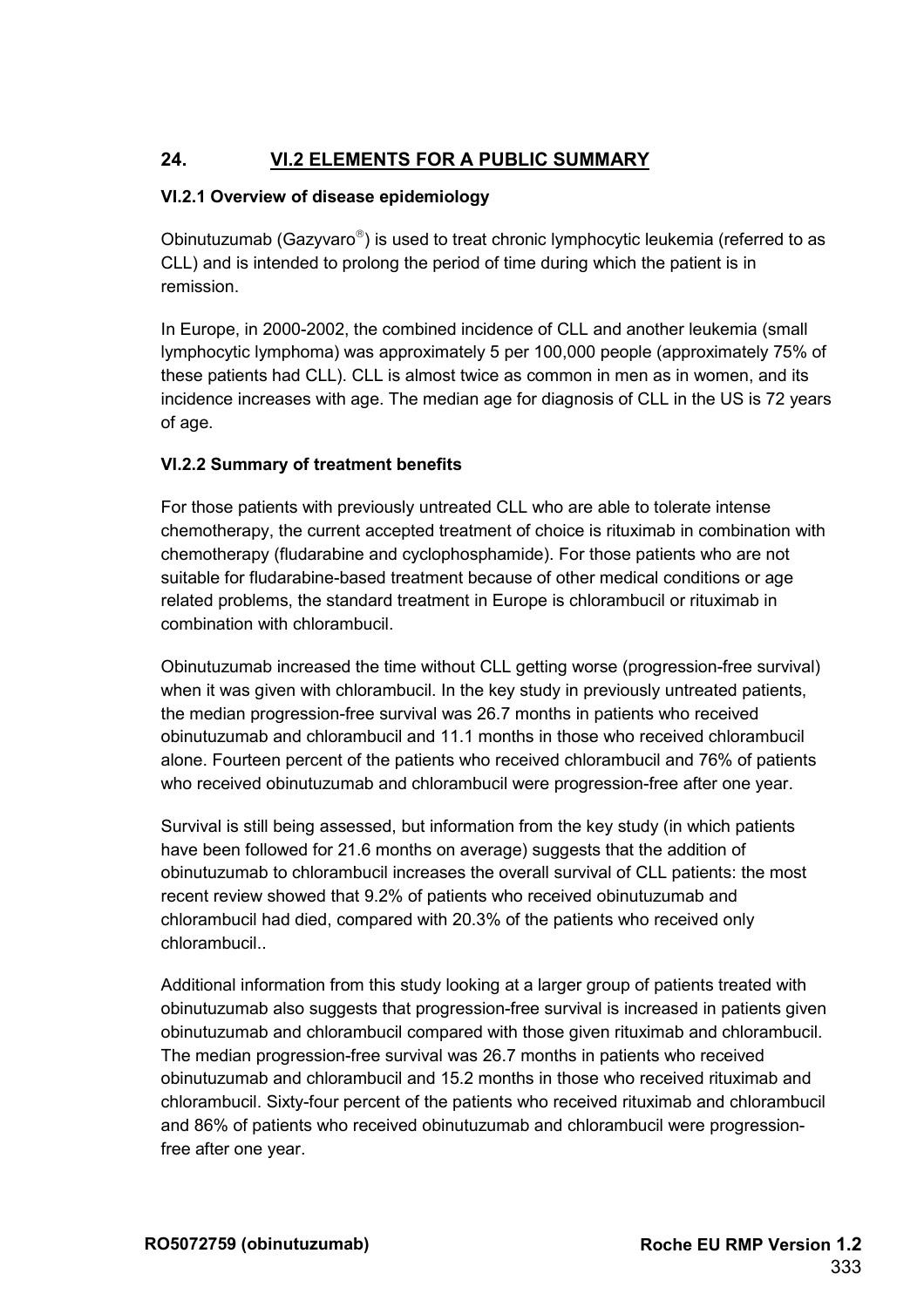Results from this study also suggest that the addition of obinutuzumab to chlorambucil increases the overall survival of CLL patients compared with the addition of rituximab to chlorambucil: the most recent review showed that 8.4% of patients who received obinutuzumab and chlorambucil had died, compared with 12.4% of the patients who received rituximab and chlorambucil. However, it should be noted that these patients have been followed for 19.1 months on average and survival is still being assessed.

## **VI.2.3 Unknowns relating to treatment benefits**

The main study with obinutuzumab was carried out in adult patients who had mild or moderate kidney problems and/or other medical conditions besides their CLL. The information gained from this key study is considered to apply to all patients with previously untreated CLL and other medical conditions making them unsuitable for full dose fludarabine-based therapy.

### **VI.2.4 Summary of safety concerns**

| <b>Risk</b>                | What is known                                                                                                                                                                                        | Preventability                                                                                                                                                                                               |
|----------------------------|------------------------------------------------------------------------------------------------------------------------------------------------------------------------------------------------------|--------------------------------------------------------------------------------------------------------------------------------------------------------------------------------------------------------------|
| Infusion-related reactions | The majority of patients<br>treated with<br>obinutuzumab have<br>experienced reactions<br>related to infusion of the<br>drug. These reactions<br>occur mainly during or<br>after the first infusion. | The risk of infusion-related<br>reactions can be reduced<br>by administration of<br>prophylactic medication<br>(corticosteroids,<br>paracetamol, anti-<br>histamines). In addition, the<br>first infusion of |
|                            | Their frequency and<br>severity decrease with<br>later infusions.                                                                                                                                    | obinutuzumab can be<br>given split over two days:                                                                                                                                                            |
|                            | Reactions reported to<br>date include headache,<br>fever, flushing, chills,<br>feeling sick, shortness of<br>breath, low or high blood                                                               | Infusion may be slowed<br>down, or interrupted<br>should severe symptoms<br>occur and appropriate<br>medication given to treat<br>the symptoms.                                                              |
|                            | pressure, tachycardia<br>(heart beating very fast),<br>nausea, vomiting and<br>diarrhea.<br>Less frequently, some                                                                                    | Patients treated with anti-<br>hypertensive medication<br>(drugs that control blood<br>pressure) may have their<br>medication withheld before                                                                |

#### **Important identified risks**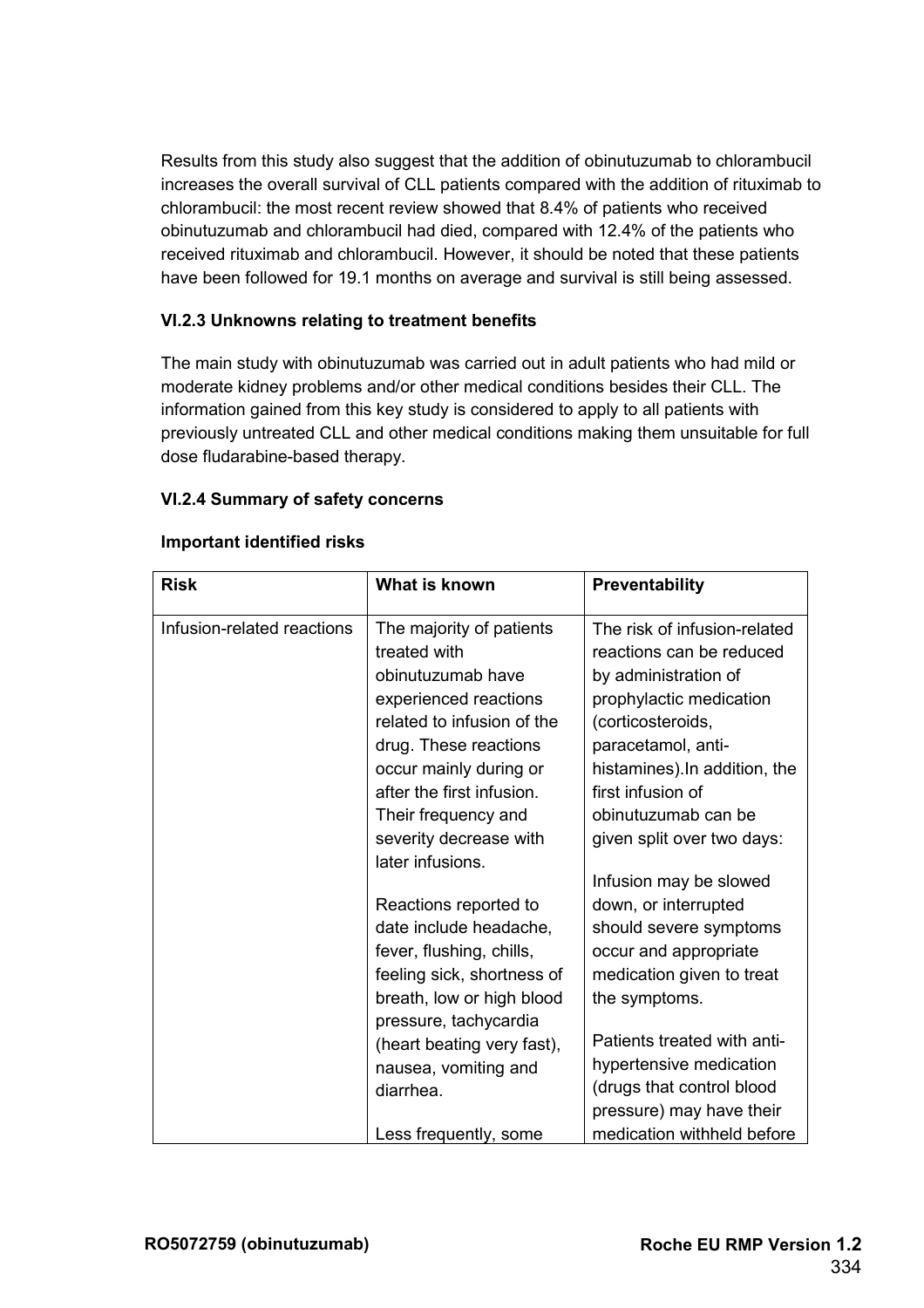| <b>Risk</b>                                                                                | What is known                                                                                                                                                                                                                                                                                                                                 | <b>Preventability</b>                                                                                                                                                                                                                                             |
|--------------------------------------------------------------------------------------------|-----------------------------------------------------------------------------------------------------------------------------------------------------------------------------------------------------------------------------------------------------------------------------------------------------------------------------------------------|-------------------------------------------------------------------------------------------------------------------------------------------------------------------------------------------------------------------------------------------------------------------|
|                                                                                            | patients may experience<br>wheezing, difficulty<br>breathing, tight chest,<br>throat irritation, throat and<br>airway swelling and<br>irregular heartbeat.                                                                                                                                                                                    | and during infusion                                                                                                                                                                                                                                               |
|                                                                                            | Most reactions have been<br>mild to moderate, but<br>some severe and life-<br>threatening reactions<br>have been reported.                                                                                                                                                                                                                    |                                                                                                                                                                                                                                                                   |
| Tumor lysis syndrome                                                                       | Treatment with<br>obinutuzumab can result<br>in the tumor cells being<br>destroyed very quickly,<br>which can result in<br>adverse effects as the<br>body tries to remove the<br>breakdown products from<br>these cells (potassium,<br>phosphate and uric acid).<br>Tumor lysis syndrome<br>may be serious and can<br>lead to kidney failure. | Drinking plenty of fluids<br>and taking the drug<br>allopurinol 12-24 hours<br>prior to infusion of<br>obinutuzumab is<br>recommended for patients<br>with high circulating white<br>blood cell counts in order<br>to reduce the risk of tumor<br>lysis syndrome. |
| Low levels of platelets<br>(blood cells which help<br>blood to clot)<br>(Thrombocytopenia) | Some patients have had a<br>significant reduction in the<br>number of platelets in<br>their blood after treatment<br>with obinutuzumab.<br>In most cases this was<br>not serious. However,<br>thrombocytopenia may<br>give rise to hemorrhages<br>(bleeding) which can be<br>fatal.                                                           | Low platelet levels cannot<br>be prevented<br><b>Transfusion of blood</b><br>products may be required<br>to increase the number of<br>platelets and to reduce the<br>risk of bleeding.                                                                            |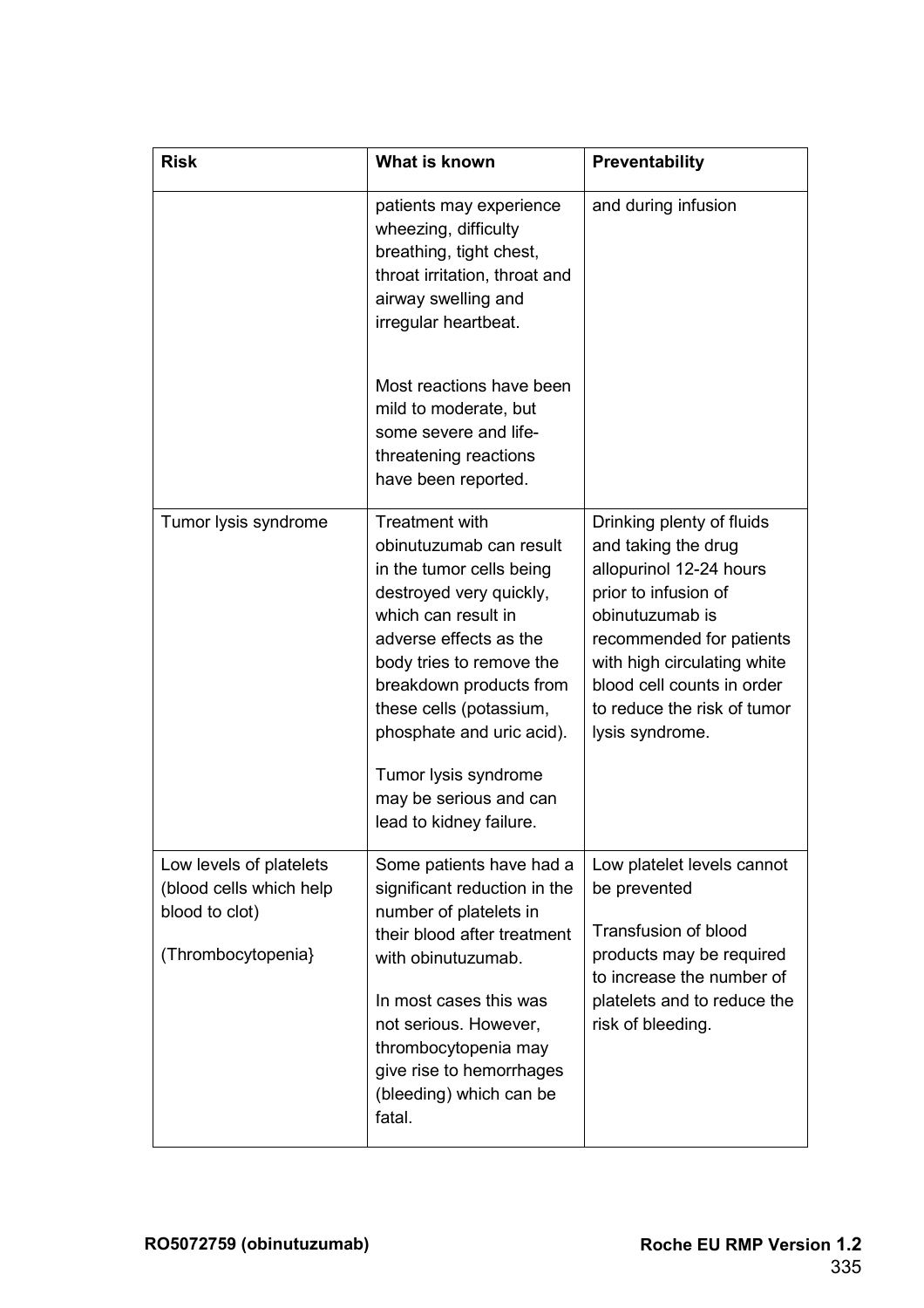| <b>Risk</b>                                                                                                                                                                                | What is known                                                                                                                                                                                                                                                                          | Preventability                                                                                                                                                         |
|--------------------------------------------------------------------------------------------------------------------------------------------------------------------------------------------|----------------------------------------------------------------------------------------------------------------------------------------------------------------------------------------------------------------------------------------------------------------------------------------|------------------------------------------------------------------------------------------------------------------------------------------------------------------------|
| Low levels of neutrophils<br>(a type of white blood<br>cell)<br>(Neutropenia)                                                                                                              | Increased rates of<br>neutropenia have been<br>observed in patients<br>treated with<br>obinutuzumab. Low levels<br>of neutrophils may lead to<br>infections.                                                                                                                           | Low neutrophil levels<br>cannot be prevented.<br>Patients who experience<br>neutropenia should be<br>closely monitored until<br>neutrophil levels return to<br>normal. |
|                                                                                                                                                                                            | Most cases of<br>neutropenia in<br>obinutuzumab-treated<br>patients were non-serious<br>and of short duration,<br>although some serious<br>cases associated with<br>infections, some life-<br>threatening, have been<br>reported                                                       |                                                                                                                                                                        |
| Low levels of neutrophils<br>which first occur after<br>obinutuzumab treatment<br>ends or which last more<br>than a month after<br>treatment ends<br>(Late onset/prolonged<br>neutropenia) | Neutrophil (white blood<br>cell) levels in the blood<br>may fall more than 28<br>days after treatment has<br>been completed and low<br>neutrophil levels found<br>during treatment may take<br>a long time to return to<br>normal (longer than one<br>month after treatment<br>stops). | The occurrence of late<br>onset or prolonged<br>neutropenia cannot be<br>prevented.                                                                                    |
|                                                                                                                                                                                            | This may increase the risk<br>of infections, although<br>most infections seen in<br>obinutuzumab-treated<br>patients who experienced<br>delayed or prolonged<br>neutropenia were mild.                                                                                                 |                                                                                                                                                                        |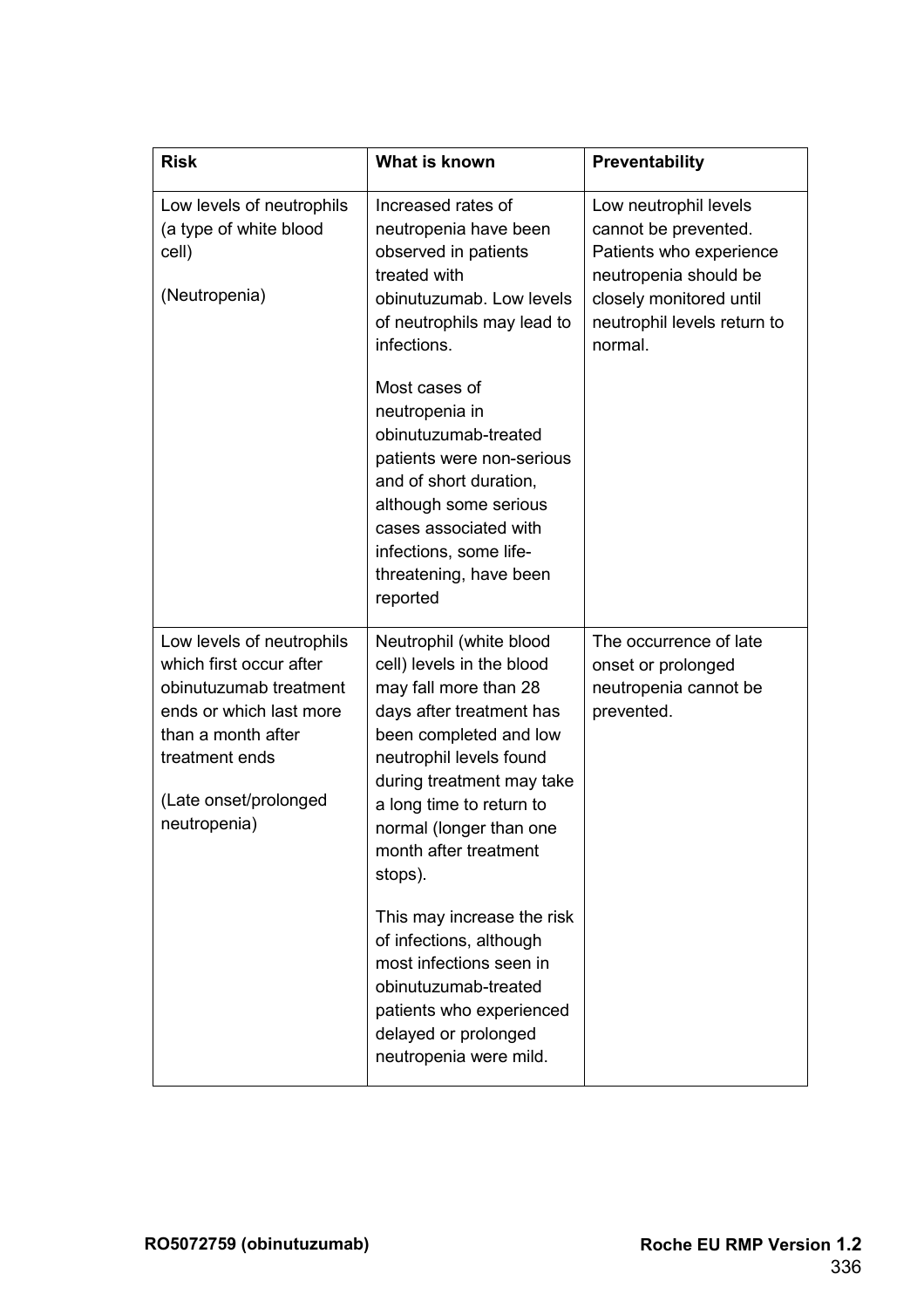| <b>Risk</b>                                                                                                                                                                        | What is known                                                                                                                                                                                                                                                                                                                                                       | Preventability                                                                                                                                                                                                                                                                                                                |
|------------------------------------------------------------------------------------------------------------------------------------------------------------------------------------|---------------------------------------------------------------------------------------------------------------------------------------------------------------------------------------------------------------------------------------------------------------------------------------------------------------------------------------------------------------------|-------------------------------------------------------------------------------------------------------------------------------------------------------------------------------------------------------------------------------------------------------------------------------------------------------------------------------|
| Delay in return of B-cell<br>lymphocytes (white blood<br>cells which play a major<br>role in the immune<br>system response) to<br>normal levels<br>(Prolonged B-cell<br>depletion) | Lowering the level of B-<br>cell lymphocytes is the<br>intended effect of<br>obinutuzumab. The time<br>taken for B-cell<br>lymphocytes to return to<br>normal levels in the body<br>may be very long (i.e.,<br>more than one year).                                                                                                                                 | Prolonged depletion<br>cannot be prevented, but<br>blood cell levels can be<br>monitored to follow their<br>return to normal.                                                                                                                                                                                                 |
|                                                                                                                                                                                    | Prolonged depletion of<br>white blood cells could<br>potentially increase the<br>risk from infection,<br>although studies with<br>obinutuzumab have not<br>confirmed this.                                                                                                                                                                                          |                                                                                                                                                                                                                                                                                                                               |
| Infections                                                                                                                                                                         | White blood cells help the<br>body to fight infection,<br>therefore the removal of<br>B-cells (white blood cells<br>which play a major role in<br>the immune system<br>response) by<br>obinutuzumab and the<br>neutropenia that can<br>occur after obinutuzumab<br>treatment increase the<br>risk of infection. Some<br>infections can be serious<br>or even fatal. | Obinutuzumab should not<br>be given to patients with<br>active infections. The risk<br>of infection can be reduced<br>by good oral hygiene (with<br>dental assessment before<br>treatment if necessary)<br>and avoidance of<br>constipation.<br>Signs or symptoms of<br>infection should receive<br>prompt medical treatment. |
| Return of hepatitis B in<br>patients who have had<br>hepatitis B in the past<br>(Hepatitis B reactivation)                                                                         | In patients who have had<br>hepatitis B in the past,<br>treatment with<br>obinutuzumab may<br>increase the risk of the<br>hepatitis B infection<br>coming back. Reactivation<br>of hepatitis B is known to                                                                                                                                                          | Return of hepatitis B in<br>patients who have had<br>hepatitis B in the past<br>(Hepatitis B reactivation)                                                                                                                                                                                                                    |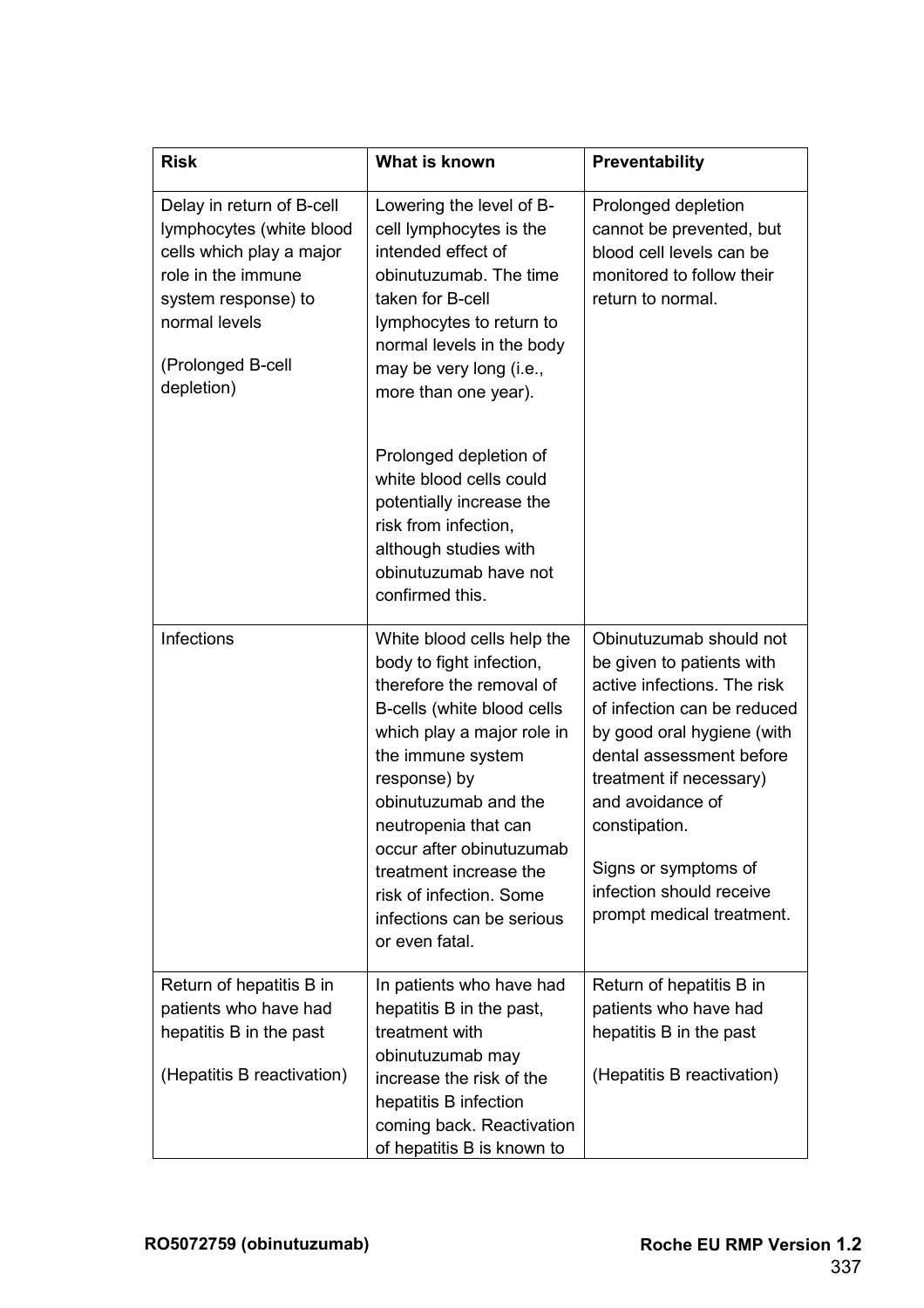| <b>Risk</b>                                                                                                              | What is known                                                                                                                                                                                                                                                                                                                                                                     | Preventability                                                                                                                                                                                                                                                                          |
|--------------------------------------------------------------------------------------------------------------------------|-----------------------------------------------------------------------------------------------------------------------------------------------------------------------------------------------------------------------------------------------------------------------------------------------------------------------------------------------------------------------------------|-----------------------------------------------------------------------------------------------------------------------------------------------------------------------------------------------------------------------------------------------------------------------------------------|
|                                                                                                                          | occur in patients who<br>undergo chemotherapy<br>and in patients treated<br>with drugs similar to<br>obinutuzumab. The<br>chance of developing an<br>active hepatitis B infection<br>is low, but this can<br>sometimes be serious, or<br>even fatal.                                                                                                                              |                                                                                                                                                                                                                                                                                         |
| A very rare and life-<br>threatening viral infection<br>called progressive<br>multifocal<br>leukoencephalopathy<br>(PML) | PML causes brain<br>damage and is almost<br>always fatal or causes<br>severe disability. This<br>disease can occur in<br>cancer patients even if<br>they do not receive<br>anticancer treatment.<br>PML has occurred in<br>patients with cancer<br>treated with drugs similar<br>to obinutuzumab, and one<br>patient treated with<br>obinutuzumab has<br>developed the infection. | PML cannot be prevented<br>but patients can be<br>monitored to detect the<br>condition.                                                                                                                                                                                                 |
| Worsening of heart<br>problems<br>(Cardiac disorders)                                                                    | Worsening of existing<br>cardiac conditions has<br>been seen in some<br>patients treated with<br>obinutuzumab, although a<br>direct association with<br>obinutuzumab has not<br>been established.                                                                                                                                                                                 | Patients with cardiac<br>disorders should be closely<br>monitored. The amount<br>and rate of fluid<br>administered to prevent<br>tumor lysis syndrome may<br>need to be adjusted in<br>patients with known<br>cardiac disorders to<br>minimize the risk of<br>worsening heart problems. |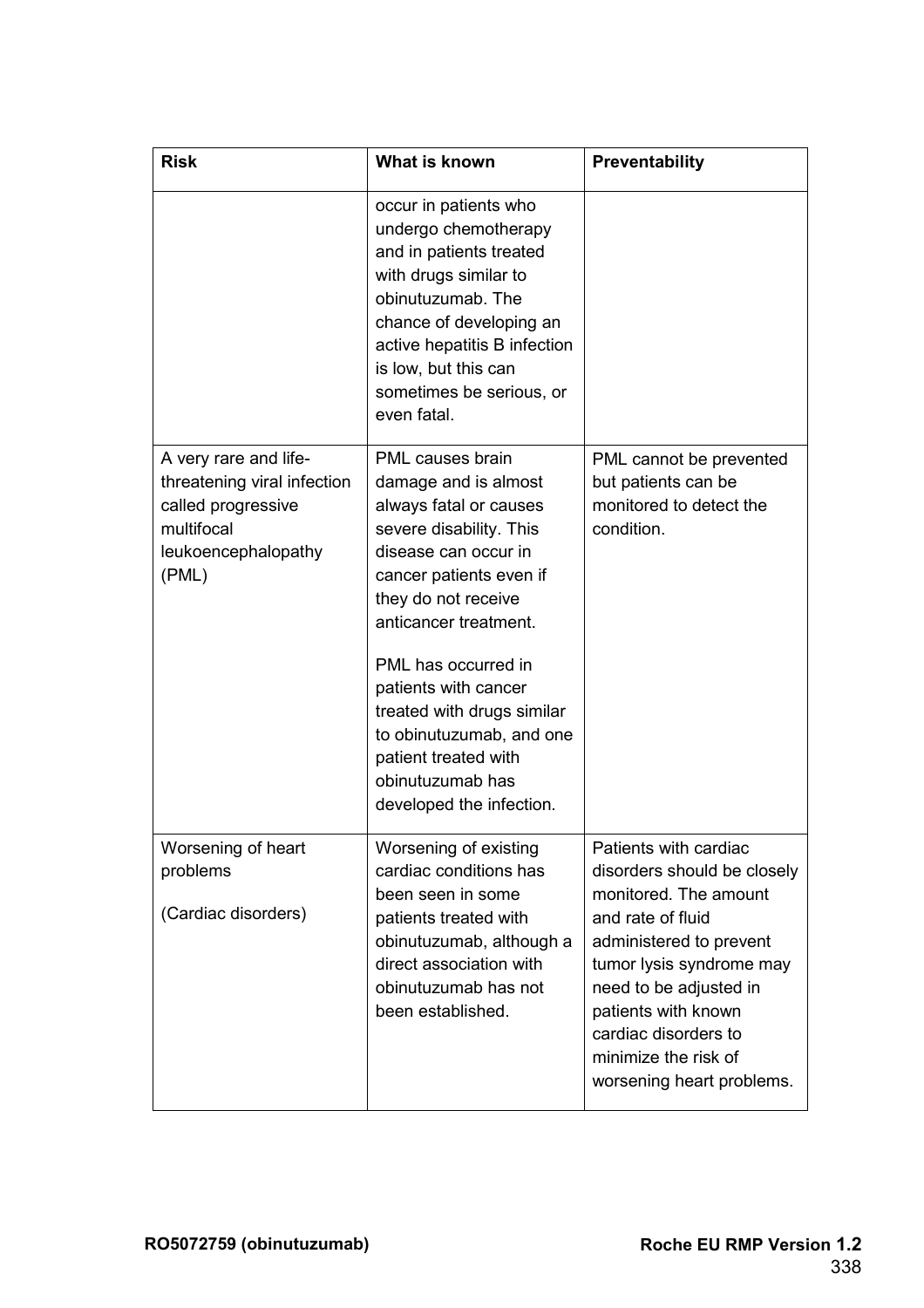## **Important potential risks**

| <b>Risk</b>                                                           | What is known (Including reason why<br>it is considered a potential risk)                                                                                                                                                                                                                                                                                                                                                                    |
|-----------------------------------------------------------------------|----------------------------------------------------------------------------------------------------------------------------------------------------------------------------------------------------------------------------------------------------------------------------------------------------------------------------------------------------------------------------------------------------------------------------------------------|
| Vaccinations may not be effective<br>(Impaired immunization response) | The action of obinutuzumab on white<br>blood cells may reduce the effect of<br>vaccination. No vaccination studies have<br>been performed in patients receiving<br>obinutuzumab.                                                                                                                                                                                                                                                             |
| Development of antibodies against the<br>drug<br>(Immunogenicity)     | Patients may develop antibodies against<br>obinutuzumab that could affect their<br>ability to respond to treatment or result in<br>adverse events.                                                                                                                                                                                                                                                                                           |
| Second primary cancers<br>(Second malignancies)                       | Patients treated with obinutuzumab may<br>be at increased risk of developing new<br>cancers because of depletion of their<br>white blood cells. The development of<br>new cancers has been seen in some<br>patients treated with obinutuzumab.<br>However, there are other risk factors for<br>the development of second cancers in<br>CLL patients including the underlying<br>disease and advanced age (most CLL<br>patients are elderly). |
| Hole in the gut<br>(Gastrointestinal perforation)                     | Patients may be at increased risk for the<br>development of gastrointestinal<br>perforation when treated with<br>obinutuzumab. Cases have been seen in<br>patients treated with obinutuzumab for<br>another type of leukemia (NHL). No<br>cases have been seen in CLL patients<br>treated with obinutuzumab to date, but<br>cases have been seen in CLL patients<br>treated with a similar drug (MabThera $^{\circ}$ ).                      |
| Effects on the kidney<br>(Immune-mediated glomerulonephritis)         | Effects in the kidney have been seen in<br>monkeys treated with obinutuzumab.<br>These effects are considered to be<br>specific to animals and have not been<br>observed in humans.                                                                                                                                                                                                                                                          |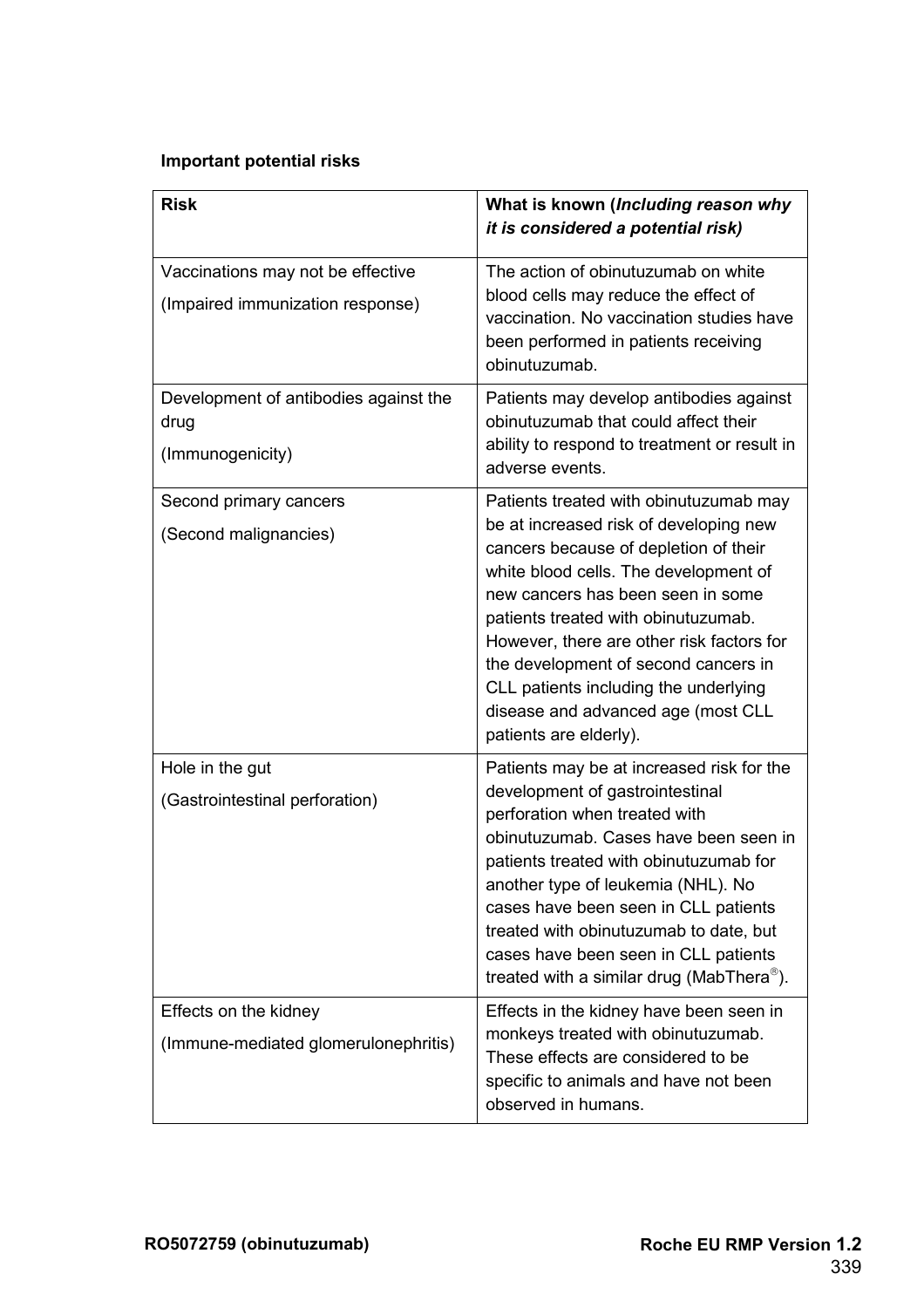## **Missing information**

| <b>Risk</b>                               | What is known                                                                                                                                                                                                                                                                                                                                                                                                                                                                                                                                                                                 |
|-------------------------------------------|-----------------------------------------------------------------------------------------------------------------------------------------------------------------------------------------------------------------------------------------------------------------------------------------------------------------------------------------------------------------------------------------------------------------------------------------------------------------------------------------------------------------------------------------------------------------------------------------------|
| Use in children                           | Obinutuzumab has not been studied in<br>children.                                                                                                                                                                                                                                                                                                                                                                                                                                                                                                                                             |
| Use in pregnancy and while breast-feeding | Obinutuzumab has not been studied in<br>women who are pregnant or breast-<br>feeding. Studies in monkeys have not<br>identified any particular risks for pregnant<br>mothers, although infants were born with<br>low levels of white blood cells (which play a<br>major role in the immune system<br>response). Women who are able to<br>become pregnant should use an effective<br>method of birth control for 18 months after<br>treatment with obinutuzumab.<br>If women do receive treatment with<br>obinutuzumab during pregnancy, infants<br>may be born with low levels of white blood |
|                                           | cells. Vaccination of these infants with live<br>vaccines should be delayed until the<br>infant's white blood cell levels return to<br>normal.                                                                                                                                                                                                                                                                                                                                                                                                                                                |
|                                           | Because it is possible that obinutuzumab<br>may be excreted in human milk, women<br>should be advised not to breast feed during<br>obinutuzumab therapy and for 18 months<br>after treatment with obinutuzumab.                                                                                                                                                                                                                                                                                                                                                                               |

#### **VI.2.5 Summary of additional risk minimisation measures by safety concern**

All medicines have a Summary of Product Characteristics (SmPC) which provides physicians, pharmacists and other health care professionals with details on how to use the medicine, the risks and recommendations for minimizing them. An abbreviated version of this in lay language is provided in the form of the package leaflet (PL). The measures in these documents are known as routine risk minimization measures.

This medicine has no additional risk minimization measures.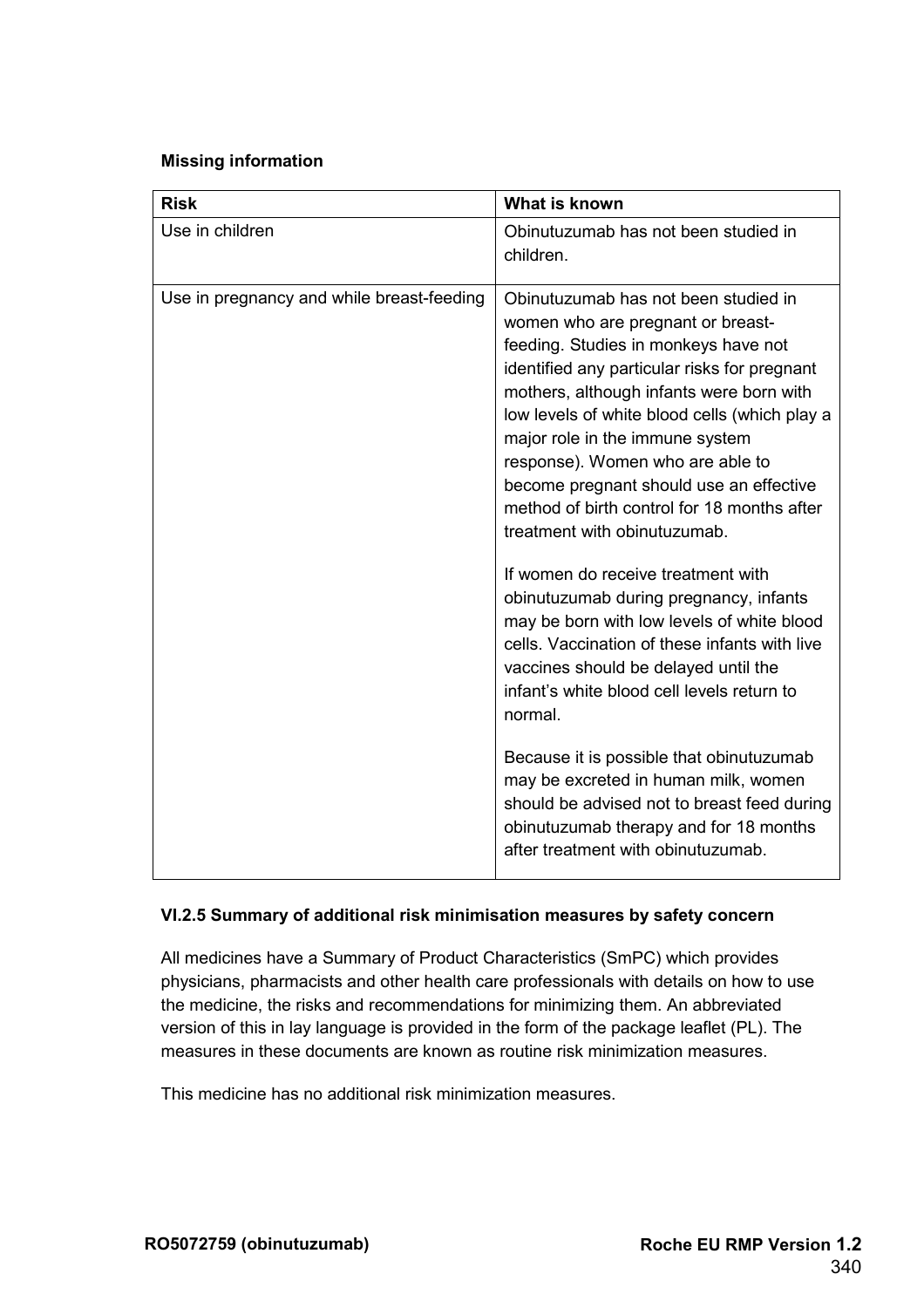| VI.2.6 Planned post authorisation development plan |  |  |
|----------------------------------------------------|--|--|
|                                                    |  |  |

| Study/activity<br>Type, title and<br>category (1-3)                                                                                                                                               | <b>Objectives</b>                                                                                                                                                                                                                                                                                                                                                                               | <b>Safety concerns</b><br>addressed                                                                                                                                                                                                                                                                                 | <b>Status</b>    | Date for<br>submission<br>of interim<br>or final<br>reports       |
|---------------------------------------------------------------------------------------------------------------------------------------------------------------------------------------------------|-------------------------------------------------------------------------------------------------------------------------------------------------------------------------------------------------------------------------------------------------------------------------------------------------------------------------------------------------------------------------------------------------|---------------------------------------------------------------------------------------------------------------------------------------------------------------------------------------------------------------------------------------------------------------------------------------------------------------------|------------------|-------------------------------------------------------------------|
| Study BO21004:<br>Obinutuzumab +<br>chlorambucil<br>compared to<br>rituximab +<br>chlorambucil or<br>chlorambucil alone<br>in previously<br>untreated CLL<br>patients with<br>comorbidities.<br>3 | Primary:<br>demonstration of<br>clinically relevant<br>statistical<br>superiority in PFS<br>obinutuzumab +<br>Clb compared to<br>rituximab + Clb<br>and Clb alone<br>and RCIb<br>compared to Clb<br>in previously<br>untreated CLL<br>patients with<br>comorbidities.<br>Includes<br>secondary<br>objective to<br>evaluate and<br>compare the<br>safety profile of<br>patients.                 | IRRs (confirmation<br>of decrease in<br><b>IRRs</b> since<br>protocol<br>amendment<br>introducing split<br>dosing, slow<br>infusion and<br>reinforcing pre-<br>existing risk<br>minimization<br>measures)<br>(complete)<br>Prolonged B-cell<br>depletion<br>Immunogenicity<br>Immune-mediated<br>glomerulonephritis | Study<br>ongoing | Q1 2014<br>(Stage 2<br>analysis<br>CSR)<br>Q3 2022<br>(Final CSR) |
| Study BO21005:<br>Obinutuzumab in<br>combination with<br><b>CHOP</b> versus<br>rituximab and<br>CHOP in<br>previously<br>untreated patients<br>with CD20-positive<br><b>DLBCL</b><br>3            | Primary:<br>demonstrate<br>superiority in PFS<br>of obinutuzumab<br>plus<br>chemotherapy vs.<br>rituximab plus<br>chemotherapy in<br>previously<br>untreated DLBCL<br>patients<br>Includes<br>secondary<br>objective to<br>evaluate and<br>compare the<br>safety profiles of<br>patients treated<br>with the<br>combination of<br>obinutuzumab<br>and CHOP with<br>rituximab and<br><b>CHOP</b> | Thrombocytopenia<br>Late onset and<br>prolonged<br>neutropenia<br>Prolonged B-cell<br>depletion<br>Immunogenicity<br>Immune-mediated<br>glomerulonephritis                                                                                                                                                          | Study<br>ongoing | Q1 2017                                                           |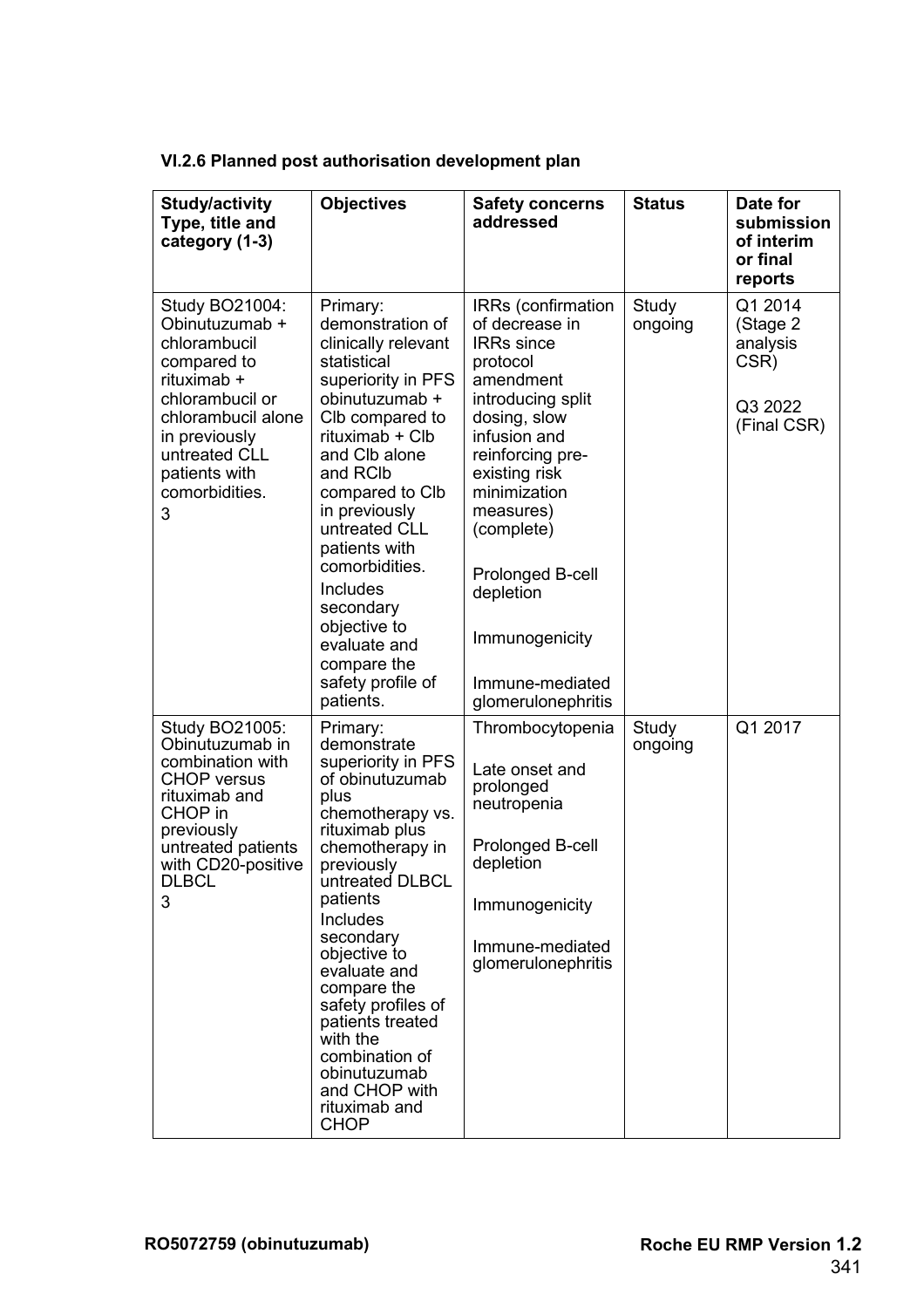| <b>Study/activity</b><br>Type, title and<br>category (1-3)                                                                                                                                                                                                                                       | <b>Objectives</b>                                                                                                                                                                                                                                                                                                                                                                                                               | <b>Safety concerns</b><br>addressed                                                                                                                        | <b>Status</b>    | Date for<br>submission<br>of interim<br>or final<br>reports |
|--------------------------------------------------------------------------------------------------------------------------------------------------------------------------------------------------------------------------------------------------------------------------------------------------|---------------------------------------------------------------------------------------------------------------------------------------------------------------------------------------------------------------------------------------------------------------------------------------------------------------------------------------------------------------------------------------------------------------------------------|------------------------------------------------------------------------------------------------------------------------------------------------------------|------------------|-------------------------------------------------------------|
| Study BO21223:<br>Obinutuzumab<br>plus<br>chemotherapy<br>compared with<br>rituximab plus<br>chemotherapy in<br>previously<br>untreated patients<br>with advanced<br><i>indolent</i><br>lymphoma<br>followed by<br>GA101 $^{24}$ or<br>rituximab<br>maintenance<br>therapy in<br>responders<br>3 | Primary: Efficacy<br>of obinutuzumab<br>plus<br>chemotherapy<br>followed by<br>obinutuzumab<br>maintenance<br>therapy<br>compared with<br>rituximab plus<br>chemotherapy<br>followed by<br>rituximab<br>maintenance<br>therapy in<br>previously<br>untreated<br>advanced<br>follicular<br>lymphoma<br><b>Includes</b><br>secondary<br>objective to<br>evaluate and<br>compare the<br>safety profiles<br>between the two<br>arms | Thrombocytopenia<br>Late onset and<br>prolonged<br>neutropenia<br>Prolonged B-cell<br>depletion<br>Immunogenicity<br>Immune-mediated<br>glomerulonephritis | Study<br>ongoing | Q4 2017                                                     |
| Study MO28543:<br>Obinutuzumab in<br>combination with<br>chemotherapy in<br>patients with<br>previously<br>untreated or<br>relapsed/refractory<br><b>CLL</b><br>3                                                                                                                                | Primary:<br>To evaluate the<br>safety and<br>tolerability of<br>obinutuzumab<br>alone or in<br>combination with<br>chemotherapy                                                                                                                                                                                                                                                                                                 | <b>IRRs</b>                                                                                                                                                | Study<br>ongoing | Q4 2018                                                     |

 $\overline{a}$ <sup>24</sup> obinutuzumab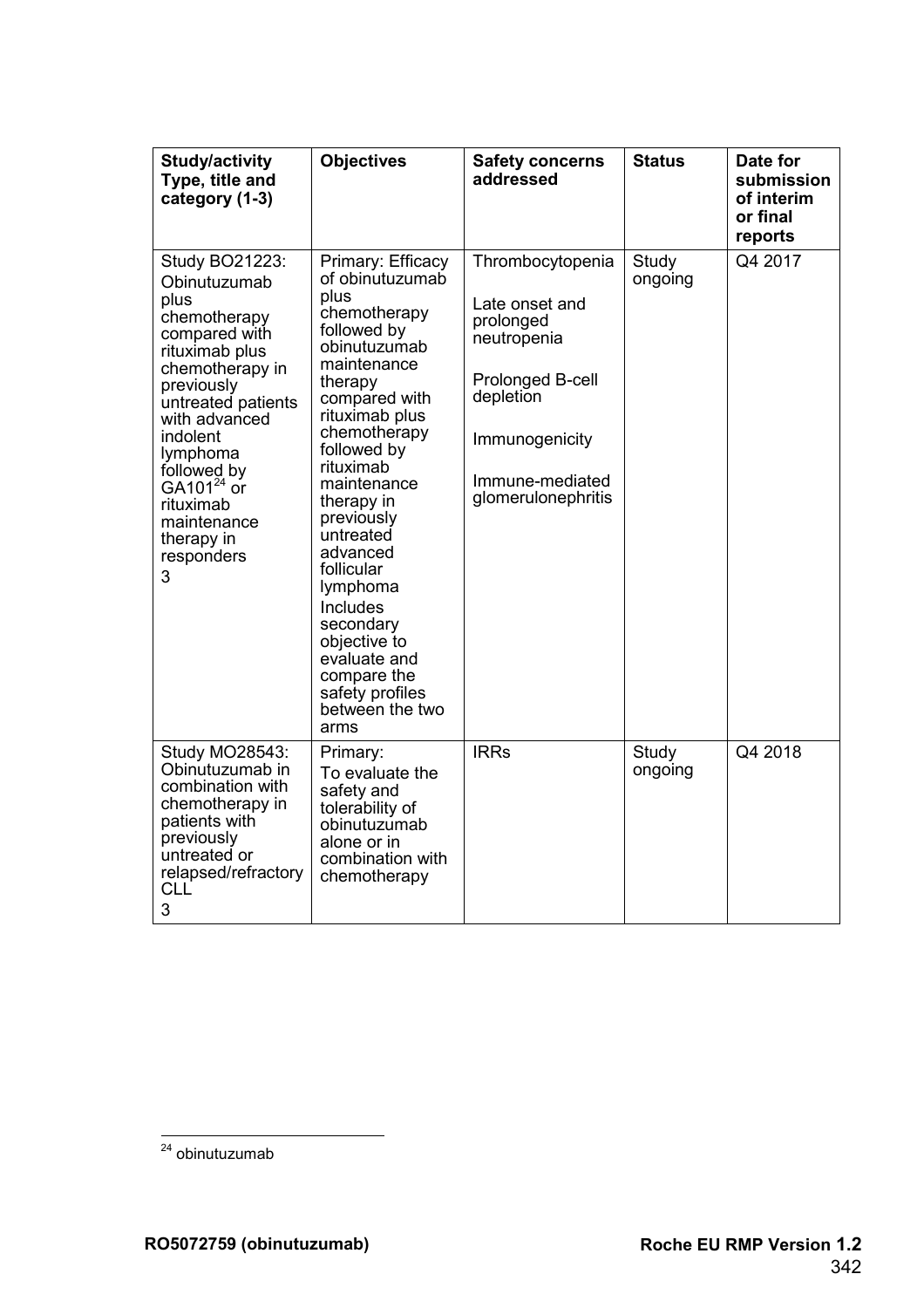| <b>Study/activity</b><br>Type, title and<br>category (1-3)                                                                                                                          | <b>Objectives</b>                                                                                                                                                                                                                                                                                                                                                                                                                                            | <b>Safety concerns</b><br>addressed               | <b>Status</b>     | Date for<br>submission<br>of interim<br>or final<br>reports |
|-------------------------------------------------------------------------------------------------------------------------------------------------------------------------------------|--------------------------------------------------------------------------------------------------------------------------------------------------------------------------------------------------------------------------------------------------------------------------------------------------------------------------------------------------------------------------------------------------------------------------------------------------------------|---------------------------------------------------|-------------------|-------------------------------------------------------------|
| Study GAO4753g:<br>Obinutuzumab in<br>combination with<br>bendamustine<br>compared with<br>bendamustine in<br>patients with<br>rituximab-<br>refractory indolent<br><b>NHL</b><br>3 | To evaluate<br>clinical benefit in<br>terms of PFS of<br>obinutuzumab in<br>combination with<br>bendamustine<br>compared with<br>bendamustine<br>alone in patients<br>with indolent NHL<br>refractory to prior<br>rituximab-<br>containing<br>therapy.<br><b>Includes</b><br>secondary<br>objective<br>evaluate and<br>compare the<br>safety profiles of<br>patients treated<br>with<br>bendamustine<br>and<br>obinutuzumab<br>and<br>bendamustine<br>alone. | Thrombocytopenia<br>Prolonged B-cell<br>depletion | Study<br>Ongoing  | Q4 2016<br>(approx.)                                        |
| <b>Drug Safety</b><br>Report on<br>hemorrhagic<br>events in the<br>context of<br>thrombocytopenia<br>3                                                                              | Evaluation of the<br>incidence,<br>severity and<br>temporal<br>relationship of<br>hemorrhagic<br>events and<br>assessment of<br>relationship with<br>thrombocytopenia                                                                                                                                                                                                                                                                                        | Thrombocytopenia                                  | In<br>preparation | Q1 2015<br>(latest, for<br>submission<br>within<br>PBRER)   |

# *Studies which are a condition of the marketing authorisation*

Not applicable.